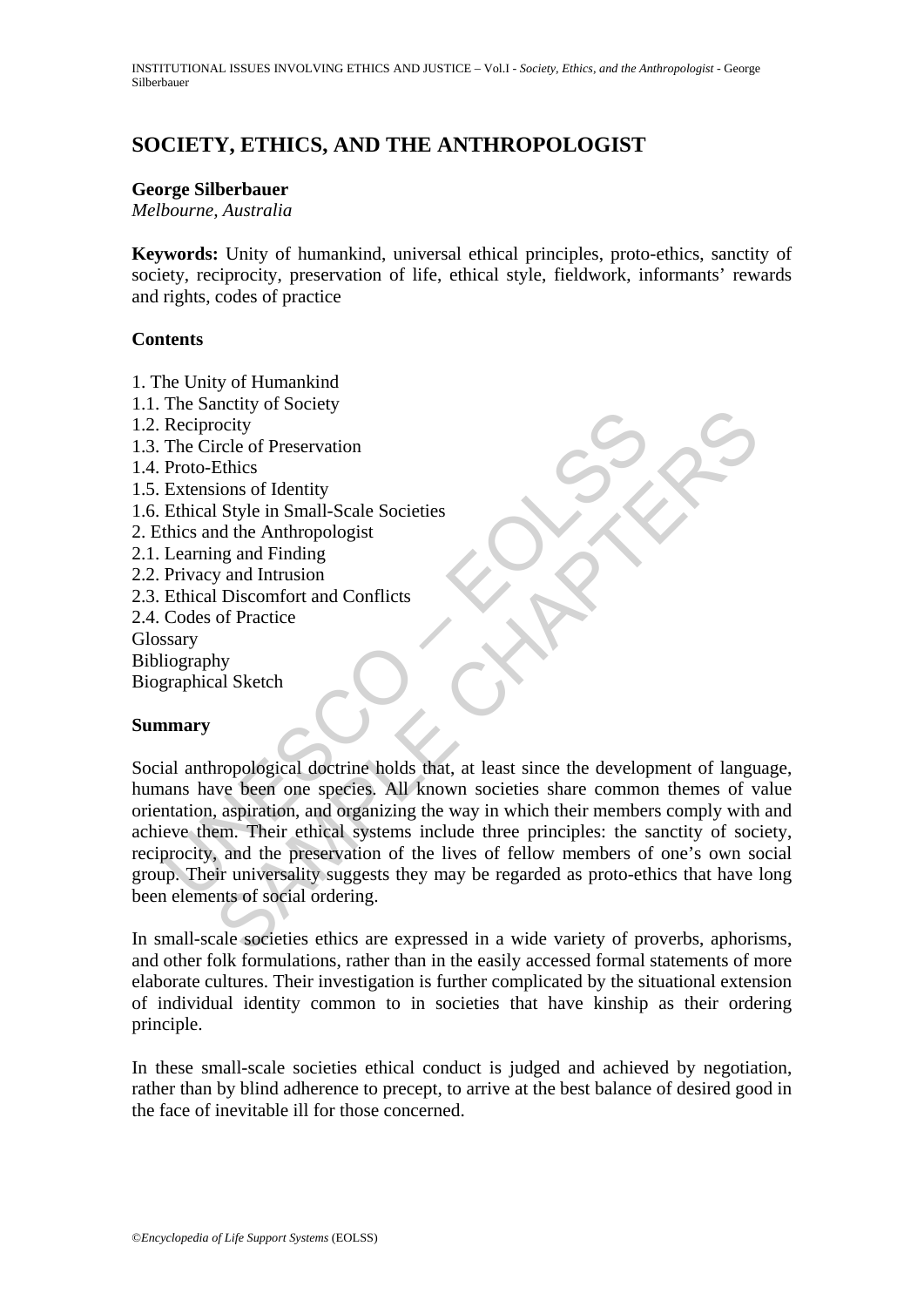Specific investigation of a people's ethics is rarely undertaken by anthropologists. However, it pervades daily life and, with patience, serendipity, and sensitive professional awareness is eventually bared to analysis and understanding.

To be accepted as a participant in the daily life of the people fieldworkers must conform to the vernacular ethics—no easy task while still struggling to discover their standards of privacy and decency, and criteria of tact and secrecy. Conflict between the anthropologists' own ethical standards and those of the people is common and, initially quite uncomfortable. In a few fields of inquiry it becomes intolerably stressful. There is also a professional code that governs conduct in the field, publication of results, intellectual rights of informants, and rewards for use of these and other services.

# **1. The Unity of Humankind**

The argument that ethics are a *sine qua non* of ordered society where members' behavior is learned, rather than instinctive, is founded on observation and analysis of known contemporary and historical small- and large-scale societies (see *Survival, Society, and Ethics in Human Evolution*). Evidence of how people lead or led their lives and assess(ed) right and wrong is available in the reports of anthropologists and other observers, the relevant literature, and historical records and traditions. Until 10 000 years ago, all people were hunters and gatherers, living in groups as small as a few score and seldom larger than 100, and this way of life persisted among some peoples until the last quarter of the twentieth century.

argument that ethics are a *sine qua non* of ordered society<br>wivor is learned, rather than instinctive, is founded on observative<br>wivo contemporary and historical small- and large-scale societe<br>tery, *and Ethics in Human E* From that ethics are a *sine qua non* of ordered society where members learned, rather than instinctive, is founded on observation and analysitemprorary and historical small- and large-scale societies (see *Surva d Ethics* Before the twentieth century overwhelmed these cultures and social orders, social anthropologists were able to learn much from them. It is wholly false simply to equate these near-contemporary hunters and gatherers with prehistoric peoples. However, from the variety of their societies and cultures, generalizations can be made of the organization and ordering of relationships in very small societies with small inventories of material artifacts to use in meeting their needs from what their environments grudgingly or generously provide. No such direct evidence exists for prehistoric societies. The preserved artifacts, their relative disposition in space and time, and the bodily remains of the people who made and used the clothes, weapons, shelters, toys, and tools can tell us, through the expertise of archaeologists, much of what they *did.* Recently, there has been increasing convergence of archaeology and social anthropology. From this enlivening synergy have come ever more detailed, rewarding accounts of *how* past peoples lived together in their respective societies.

This endeavor, as does that of social anthropology itself, relies on the assumption of what Edward B. Tylor referred to in the 1850s as "the psychic unity of mankind." It is a pervading article of anthropological faith that, although unproven, is consistent with the weight of evidence. This doctrine holds that, at least since the development of language as effective communication, despite all the present and past differences in the details of culture and society, *Homo sapiens* has long been the same species. Population by population, there are the same innate intellectual capacities and preferences and similar thought processes in all contemporary, historical, and, by extension, prehistoric humans. The differences that we note among populations and their cultures and societies are analogous with the differing expressions of their genetic potential that a woman and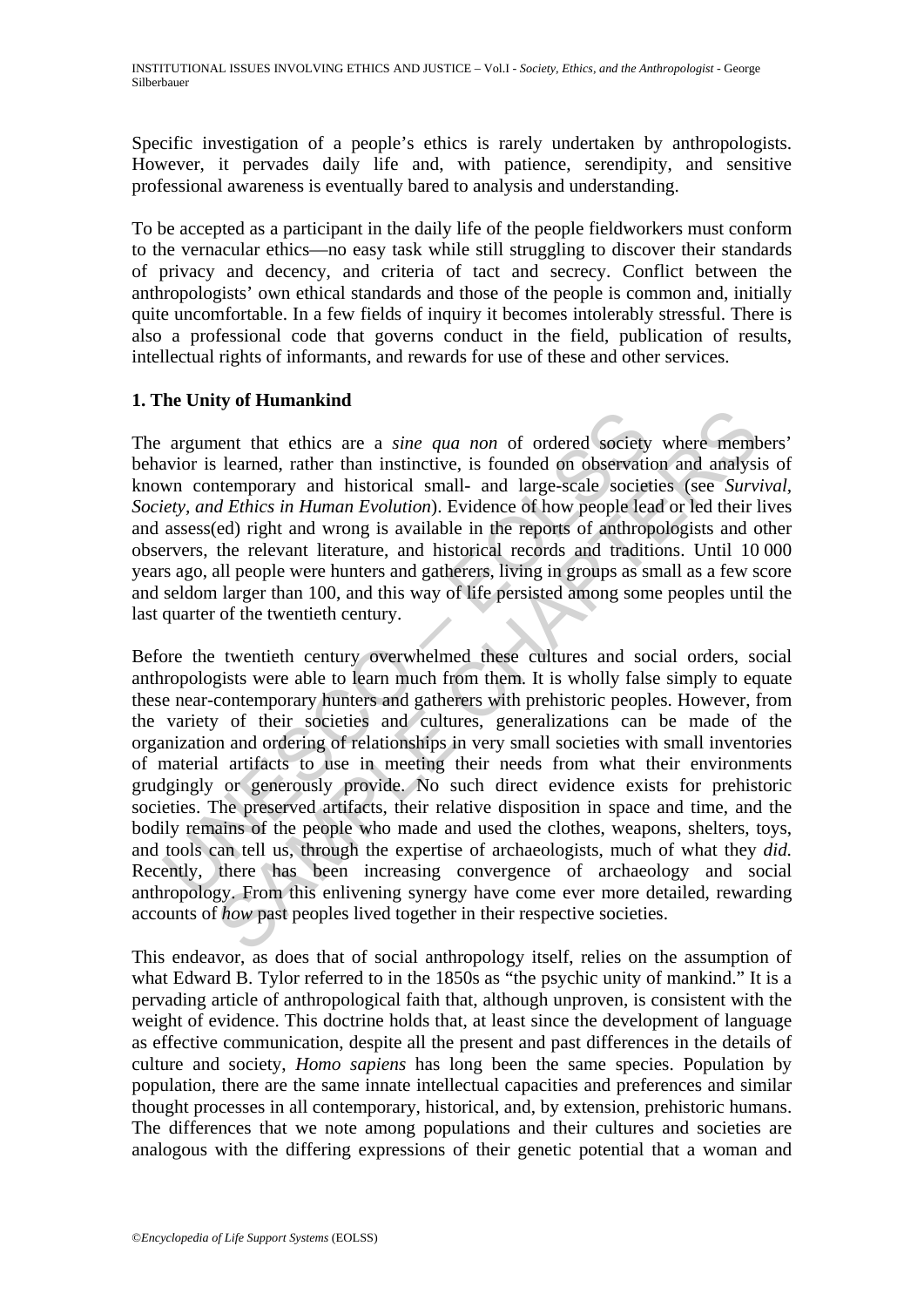man will demonstrate in the children of whom they are the parents. Excepting monozygotic (identical twin) siblings, these children will not only look somewhat different, but will also respond differently to their experience of the family environment. Yet all who know them will recognize their common resemblance and shared familial behavioral traits. "Psychic unity," then, is akin to the parents' genetic characteristics that are definitive within a certain range of variety of expression in their offspring. Functional human societies (i.e. those that are not wracked by destructive disorder, and are not in the process of final dissolution) share common themes of value orientation, aspiration, and of organizing the ways in which members may comply with and achieve them. Three principles that are observed in all known societies are the sanctity of society, reciprocity, and the preservation of the lives of fellow members of one's own group.

# **1.1. The Sanctity of Society**

The Sanctity of Society<br>nans have a need for sociability (see *Survival*, *Society*, *and*<br>*lution*). There are different ways of meeting that need. As con-<br>ples repeatedly have shown, social integration and stability can**anctity of Society**<br>ave a need for sociability (see *Survival*, *Society*, and *Ethics in Hu*. There are different ways of meeting that need. As conquerors of sut<br>peatedly have shown, social integration and stability can Humans have a need for sociability (see *Survival, Society, and Ethics in Human Evolution*). There are different ways of meeting that need. As conquerors of subject peoples repeatedly have shown, social integration and stability can be achieved and maintained by intimidation. However, this is costly of administrative and enforcement resources—a luxury that the small-scale societies of our ancestors would not have been able to afford. The concept of the sanctity of society is a much more feasible, economical, and altogether more effective means of fostering integration and stability. "Sanctity" is not to be taken too literally; it is intended to signify an ideal of society as inviolate and unchallenged by individual aspirations and actions. Paradoxically, its members may alter it in various ways, but never with the intention or foreseeable consequence of damaging or destroying it. The G/wi Bushmen provide an illuminating example: their belief is in a deity, N!adima, who created the universe, its essential order, and all life forms. The last were fashioned with their specific characteristics, needs, and abilities and were then left for each to devise its own *modus vivendi.* Society and culture, then, are seen as human artifacts. In their own historical accounts and in my observation, G/wi have changed some aspects of their social organization for what they saw as improved convenience and harmony, but only by consensus decision. They were emphatic that the social order and its ramifications and representations are to be respected. Willful tampering with them will bring destruction of the whole G/wi people. It is impossible to trace the origins of these ordering principles. A plausible speculation is that our ancestors, demonstrably given to exploring, experimenting with, and discovering variations of their cultural and social practices, came to realize at a very early stage the benefits of investing in curtailment of immediate self-interest to reap the dividend of security and amicable cooperation. It seems reasonable to suggest that this realization underlies the formulation of and adherence to a set of guiding principles like a society's ethics—if we must live together, let us do so to our mutual benefit and agree about how to do it. The puzzle is how did they ensure compliance with them? Studies of hunter-gatherers show that dictatorial or even overtly authoritarian political styles with power concentrated in a small circle are seldom suited to this way of life. Exclusive power requires exclusive control over access to some valued resource. Unless the habitat is so highly differentiated or the culture so devised as to contain only one source (either would be a very rare condition) that may, therefore, be closed to others, the members of the group are free to move to a new location and leave the tyrant without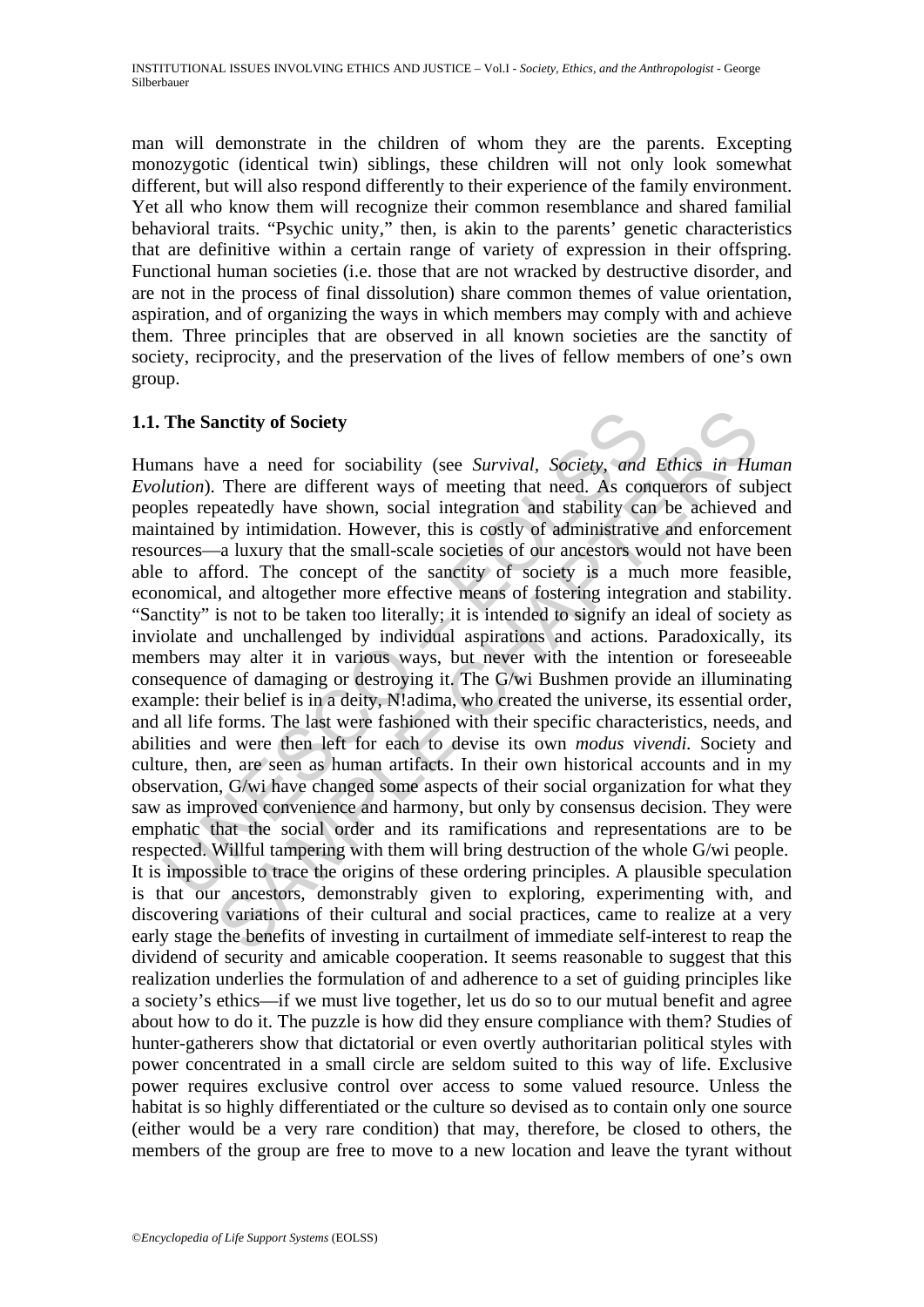subjects. Small societies characteristically fear loss of numbers—the population will become extinct if it shrinks below critical mass—and their problem is how to *include* people, rather than exclude them. Their ethos is inclusive, rather than exclusive, and antithetical to concentration of power, which also argues against a cadre of priests that might otherwise invoke the differential application of divine sanctions to offenders against ordering principles and differential rewards to their supporters. The common belief is in a system of well-deserved, semi-automatic sanctions that threaten a wider circle than only the offenders (e.g. their families, or the whole community). This would have the effect of making every member a keeper of the peace, distributing power among them, and allowing discussion, negotiation, and decision of reconciliation, recompense, or repentance.

be masked by redefining or otherwise manipulating the was strued. In one small, closely interrelated and isolated communit d this dilemma was solved, perhaps a little expeditiously, after shot his son, with whom he had a asked by redefining or otherwise manipulating the way the situatio In one small, closely interrelated and isolated community in which I dilumena was solved, perhaps a little expeditiously, after a man took a little insiss Regard for the integrity of the social fabric is paramount. Conflict with other principles may be masked by redefining or otherwise manipulating the way the situation is construed. In one small, closely interrelated and isolated community in which I once lived this dilemma was solved, perhaps a little expeditiously, after a man took a rifle and shot his son, with whom he had a long-running disagreement. Objectively, it seemed to be a savage outburst of ungoverned temper. Not long before this tragedy he had shot at one of his laborers after a violent argument (he escaped conviction on a charge of attempted murder, his successful defense having been that he was such a good shot that had he intended to hit the man he would not have missed) and the two incidents appeared to be somewhat similar. The man did not enjoy particular prestige, being seen by most as a rather pathetic "loser" in everything except his prowess as a hunter. This time he was charged with the murder of his son. A conviction would see him hanged, or imprisoned for life. He had many children who would have to be cared for. Furthermore, they and his large circle of kin would have to live with the contagious shame of having a child-murderer in the family. Also, there would be the poignant sorrow of having given evidence against a relative, and then having to face his wife and children every day and trying to maintain the attitudes and behavior required of family members.The officer investigating the death, an exceptionally sensible and understanding man, had lived for a long time in the district. When the shooting was represented by the household as an accident he did not press the matter unduly (there were no forensic scientific facilities available to him) before the coroner and the family's account was accepted. Everybody sympathized with the father, but his firearms were all "borrowed" by his relatives, who spent a great deal of time on his property, taking on both protective and therapeutic roles. Perceptions had been rather crudely manipulated to transform the nature of the act, but adequate measures were installed to prevent its repetition; ethics and social fabric ostensibly remained unviolated. There was no more violence from the father.

- -
- -
- -

# TO ACCESS ALL THE **19 PAGES** OF THIS CHAPTER, Visit: [http://www.eolss.net/Eolss-sampleAllChapter.aspx](https://www.eolss.net/ebooklib/sc_cart.aspx?File=E1-37-01-02)